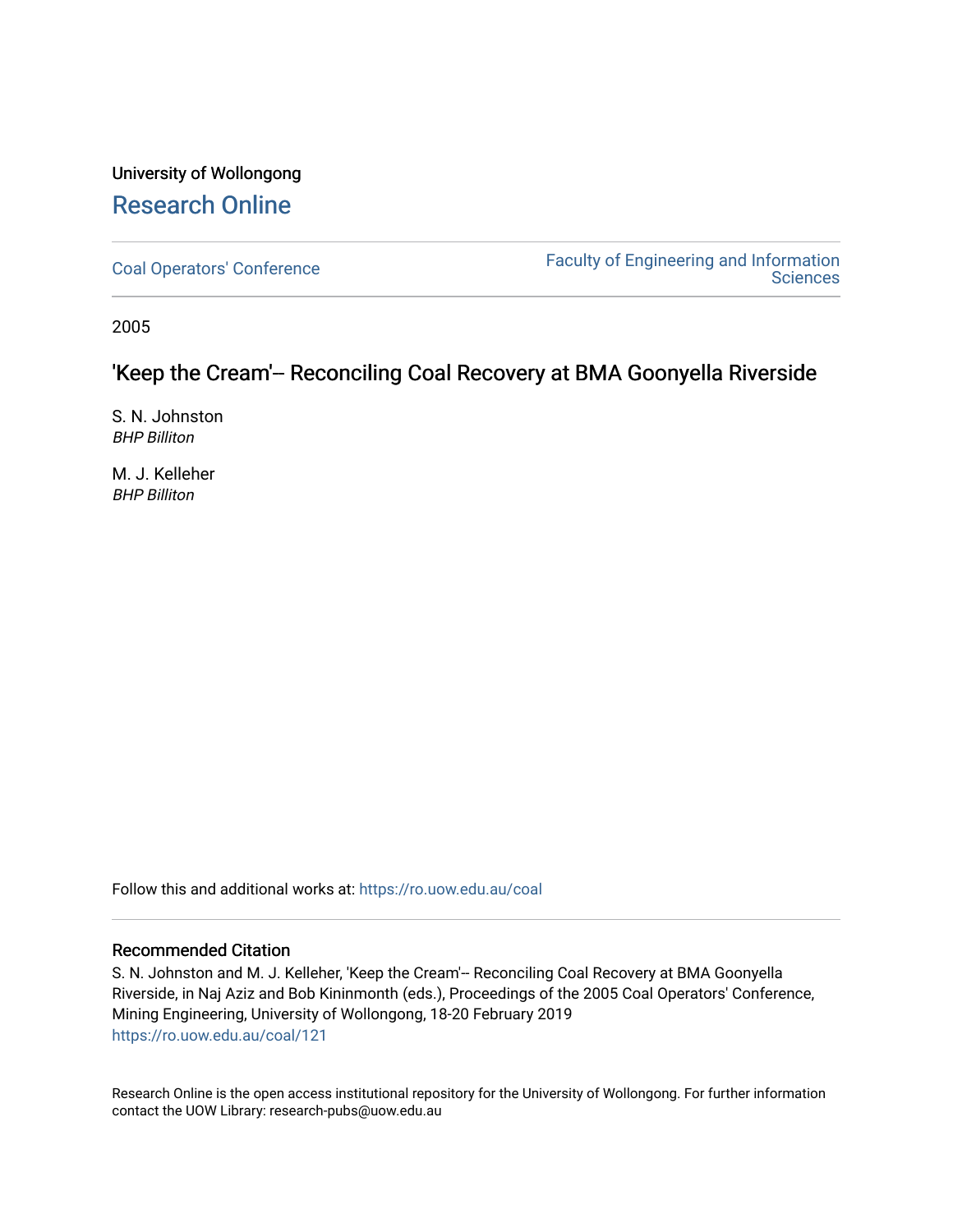# **'Keep the Cream' — Reconciling Coal Recovery at BMA Goonyella Riverside**

## **S N Johnston1 and M J Kelleher<sup>2</sup>**

#### **ABSTRACT**

CREAM is an acronym for coal recovery, evaluation, analysis and management and is a business improvement project at BMA's Goonyella Riverside mine that is focussed on maximising coal recovered.

In August 2003, Goonyella Riverside was set a challenge to quantify coal loss and dilution and their relationship to cost, revenue and ultimately profit. While the mine was confident in its site forecasts of recovery (and loss), it was clear that the traditional measurement and analysis systems were inadequate to firstly, identify key loss areas and mechanisms and secondly, successfully quantify the benefit of various coal recovery initiatives.

The path that BMA Goonyella Riverside has travelled to maximise coal recovered can be divided into four key steps:

- 1. Mapping the process This step involved the development of a coal flow process map for Goonyella Riverside that stepped through each component of the process from the coal reserve to the customer and identified key measurement points for the purposes of reconciliation.
- 2. Understanding coal loss and identifying opportunities This step involved conducting two detailed Reserve to Customer projects at the mine site to track a block of coal from the reserve to the customer and to gain a greater understanding of the relationship of dilution, coal loss mechanisms, revenue and costs associated with recovering additional coal.
- 3. Coal data systems development Two important coal data systems have been developed and implemented at Goonyella Riverside in the past twelve months, namely Snowden's Coal Reconcilor and SeamFix. These systems enable coal losses and dilution to be quantified and reconciled back to the initial coal reserve.
- 4. Implementation of loss reduction initiatives This step involved the formation of a business improvement project referred to as 'CREAM' in August 2004, for the purposes of improving pit coal recovery and maximising business value. To date a series of coal recovery trials have been run in a number of pits at Goonyella Riverside that have yielded significant improvements in business value.
- 1. Coal Superintendent Technical Services, Goonyella Riverside Mine, BHP Billiton Mitsubishi Alliance (BMA), Private Mail Bag, Moranbah Qld 4744.
- 2. Operations Engineer Coal Mining, Goonyella Riverside Mine, BHP Billiton Mitsubishi Alliance (BMA), Private Mail Bag, Moranbah Qld 4744.

The key to the success of this project has been the discipline to follow a defined process map, management commitment through resourcing and shared key performance indicators, a successful acceptance strategy resulting in holistic ownership and the implementation of sustainable reconciliation systems. Coal loss and dilution are now quantifiable and their relationship to cost, revenue and ultimately profit is well understood. This paper discusses the process that Goonyella Riverside has adopted to maximise coal recovered.

#### **BACKGROUND**

Goonyella Riverside is the largest coking coal producer of nine mines operated by BHP Billiton Mitsubishi Alliance (BMA) in the Bowen Basin. Goonyella Riverside is located 190 km south-west of the Hay Point port facilities and 30 km north of the Moranbah township.

The economic coal seams within the Goonyella Riverside lease area are contained within the Late Permian Moranbah Coal Measures. Three seams are typically mined: the Goonyella Upper, Middle and Lower Seams. All are high quality, medium volatile coking coals and are widely recognised for their superior coking characteristics. The combined Goonyella Riverside leases have open cut reserves in excess of 600 million tonnes. The Goonyella lease has an *in situ* resource of approximately 1.6 billion tonnes.

BMA Goonyella Riverside currently operates a stripping fleet of four electric rope shovels  $(1 \times P\&H 2800, 1 \times P\&H 4100$ A,  $2 \times P \& H \, 4100 \times P \& B$  and seven draglines  $(2 \times BE1370s,$  $2 \times$  BE1350s,  $2 \times$  Marion 8050-47s and  $1 \times$  Marion 8050-12). A simple schematic of the mining operation can be seen in Figure 1.

Goonyella Riverside has the capacity to produce over 13 million tonnes of coking coal product. To achieve this production, 180 million cubic metres of overburden will be moved (including rehandle) to uncover around 18.5 million tonnes of raw coal. It is clear that given the existing strip ratio that any incremental coal recovered from this process will add significant value to the business (a one per cent coal recovery improvement at Goonyella Riverside, equates to 185 000 tonnes of raw coal).



FIG 1 - Goonyella Riverside Mine stripping operations.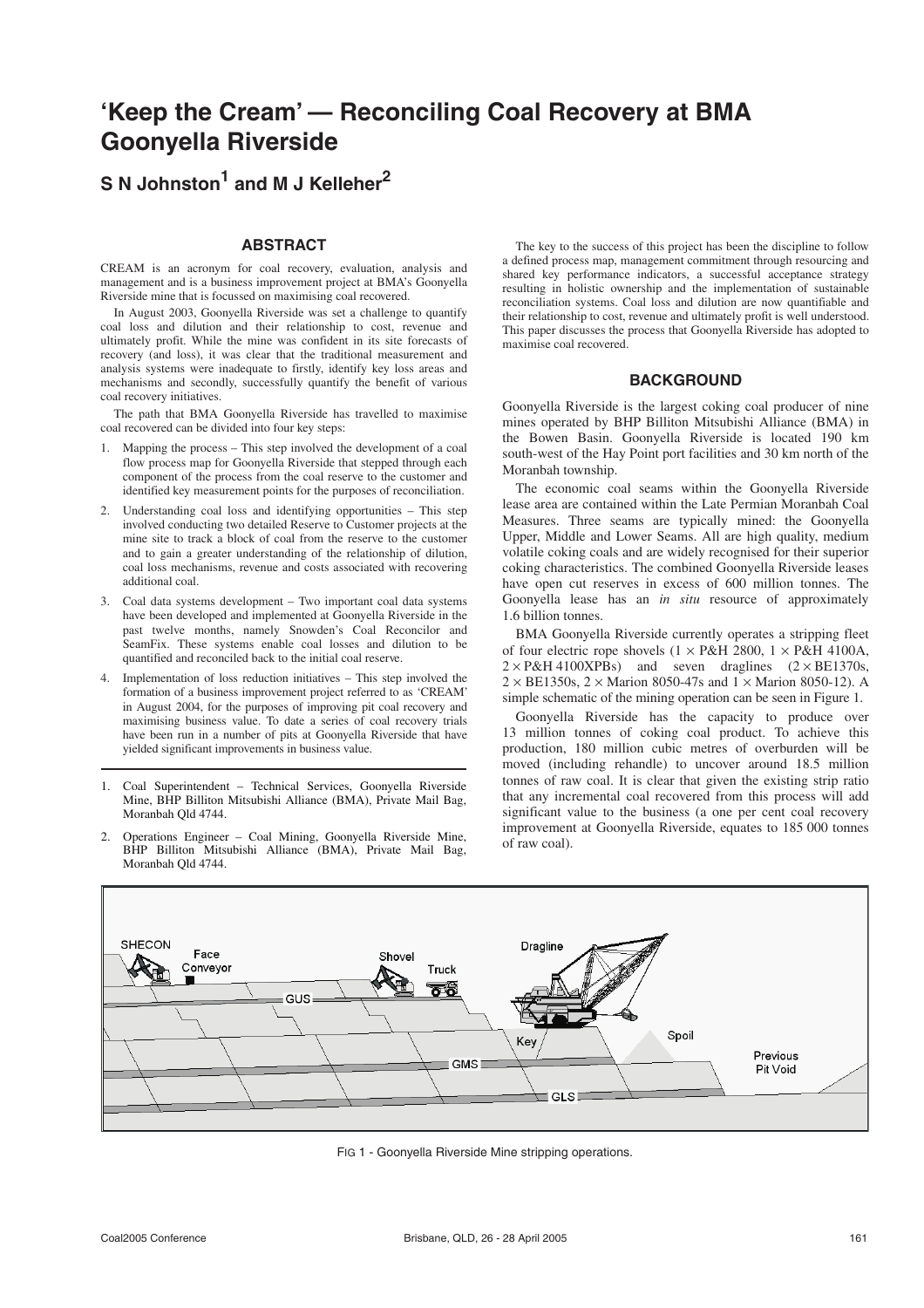#### **THE PATH TO MAXIMUM COAL RECOVERY**

Coal damage, loss and dilution are inevitable outcomes of the mining process when utilising large-scale mining equipment. The path that BMA Goonyella Riverside has followed to maximise coal recovered can be divided into four key steps:

- 1. mapping the process,
- 2. understanding coal loss and identifying opportunities,
- 3. coal data systems development, and
- 4. implementation of loss reduction initiatives.

These four steps highlight Goonyella Riverside's journey through the process of reconciliation and business improvement to ultimately maximise business and shareholder value. Each of these four steps is discussed in greater detail below.

#### **MAPPING THE PROCESS**

#### **Development of the BTRAK guide**

The Business Improvement and Optimisation group within BMA facilitated a joint corporate/mine site project to map the coal flow process from the reserves to the customer, identifying key measurement points for the purposes of reconciliation. This was later developed into the BMA guidelines for tracking coal referred to as 'BTRAK'. A gap analysis was carried out on the existing measurements and analysis processes and an action plan was created to rectify shortfalls.

## **UNDERSTANDING COAL LOSS AND IDENTIFYING OPPORTUNITIES**

The mine site undertook two Reserve to Customer projects to track a block of coal from the reserve to the customer and to gain a greater understanding of the relationship of dilution, coal loss, revenue and costs associated with recovering additional coal. Direct costs associated with recovering the coal and processing additional dilution as well as indirect costs associated with scheduling constraints and inefficiencies generated by these recovery processes were analysed. By understanding the mechanisms through which coal is lost, continuous improvement initiatives may be developed on-site to maximise coal recovered.

After the completion of the two Reserve to Customer trials, Goonyella Riverside reviewed its site coal assumptions used for forecasting and reserving.

#### **Reserve to Customer (R2C) projects**

#### Reserve to Customer trial 1 – Ramp 13 North Strip 22 Goonyella Lower Seam

In August 2003, the first Reserve to Customer (R2C) project was performed in Ramp 13 North Strip 22 Goonyella Lower Seam to define and demonstrate the engineering and operational requirements to monitor and manage the coal production chain to maximise shareholder value (Reserve to Customer Project, 2004: 4; Scott *et al*, 2004).

The objectives of the mining recovery trial were as follows (Reserve to Customer Project, 2004: 11; Scott *et al*, 2004):

- to compare the quantity and quality of a target block of coal with the parameters defined from exploration;
- to track the coal mined from the target area through the preparation plant to the product coal stockpile;
- to identify the locations and mechanisms of loss and dilution;
- to quantify mining recovery, breaker performance and preparation plant yield;
- to compare the overall recovery of saleable coal with that expected from the reserves;
- to recommend any changes to the current planning, measurement, mining, handling or washing practices that would improve future performance and finally; and
- to identify the resources required for similar analyses to be performed reliably and routinely.

After the coal had been uncovered in the trial area, thorough surveys were performed to accurately quantify the coal lost during the dragline uncovery and coal mining phases. During this exercise, cores were taken from 25 in-pit drill holes. The cores did not contain coal lost from the top of the seam in the overburden removal process and thus the full seam data was recreated using other core information. The quantity and quality of the *in situ* coal was then compared to the reserve model where it was found that the two estimates of the *in situ* tonnage agreed within one percent.

From the Ramp 13 North Strip 22 Goonyella Lower Seam trial it was found that the total loss could be distributed between four key areas: low wall coal wedge, top of coal edge, top of seam and floor of seam. Table 1 outlines the distribution of total coal loss from this trial.

**TABLE 1** Distribution of total loss in the Ramp 13 North Strip 22 Goonyella Lower Seam trial.

| Loss area           | Percentage of total loss |
|---------------------|--------------------------|
| Low wall coal wedge | $27.42\%$                |
| Top of coal edge    | 6.45%                    |
| Top of seam         | 48.39%                   |
| Floor of seam       | 17.74%                   |

It should be noted that only 45 per cent of total loss takes place in the mining process with the remainder lost during the overburden removal processes. The total actual losses were found to be consistent with forecast actual loss; however, other key coal assumptions required further analysis.

Figures 2, 3 and 4, highlight the various types of coal losses that were analysed and measured during the Ramp 13 North Strip 22 Goonyella Lower Seam trial.

#### Reserve to Customer trial 2 – Ramp 10 North Strip 24 Goonyella Middle Seam

In February 2004, the second Reserve to Customer trial was performed in Ramp 10 North Strip 24 Goonyella Lower Seam for the purpose of confirming the key findings deduced from the first Reserve to Customer trial, to demonstrate that coal can be recovered using coal recovery initiatives and to further develop pit loss measurement techniques.

Similar to the first Reserve to Customer trial, extensive survey and geological control were crucial in successfully quantifying coal lost from the top of coal, low wall edge and floor as well as dilution due to the various mining processes from drill and blast through to eventual coal mining.

Due to an increased focus on coal recovery during the second Reserve to Customer project, it was apparent that there was significantly less damage to the top of coal and the low wall edge in comparison to the first Reserve to Customer project. In this trial, an excavator was utilised to expose the low wall edge of coal (an excavator dug low wall trench), which provided extremely favourable results and warranted further assessment. An important finding from this trial process was that the cost of utilising an excavator to dig the low wall trench is extremely cheap in comparison to the economic value obtained from the additional coal recovered.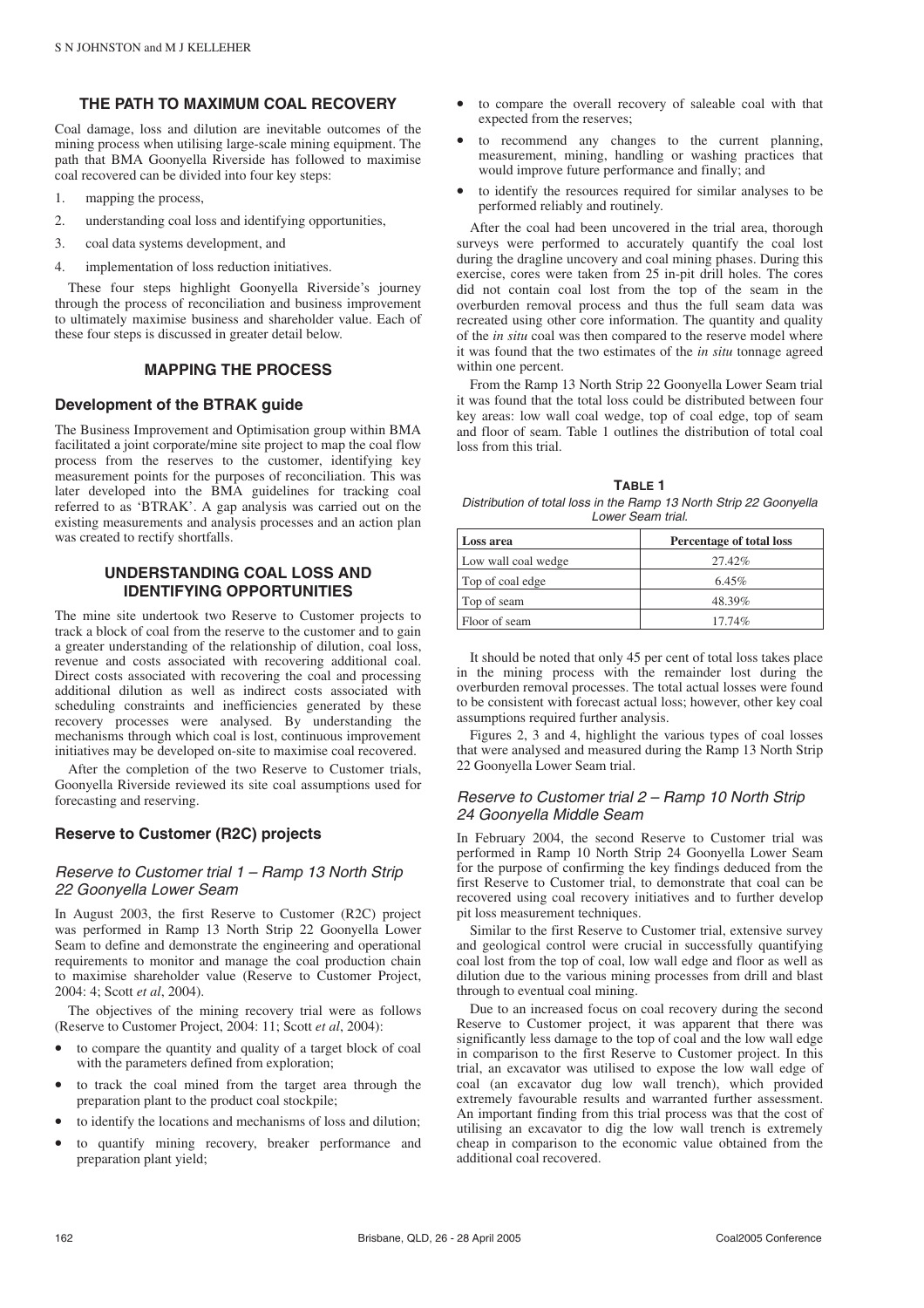

FIG 2 - Low wall coal loss during the Ramp 13 North Strip 22 Goonyella Lower Seam trial.



FIG 3 - Top of coal loss during the Ramp 13 North Strip 22 Goonyella Lower Seam trial.

## Conclusions from the Reserve to Customer trials

The key findings and results from the two Reserve to Customer trials were as follows:

- 1. That coal can be tracked on a block-by-block basis from Reserve to Customer.
- 2. That the existing data and information gathering systems were under-utilised.
- 3. That a change in loss calculation philosophy was required. This involved a move from the traditional calculation (reserve minus mined void equals loss) to the direct analysis of loss itself.
- 4. That additional coal can be recovered at minimal cost by the implementation of coal recovery initiatives.
- 5. The *in situ* reserves and forecast saleable coal were within one per cent of actual.
- 6. For the purposes of reconciliation, coal data systems development was required to reduce engineering and surveying requirements.
- 7. A review of the Goonyella Riverside key coal assumptions for forecasting and reserving was required.
- 8. The development of a sustainable and an ongoing pit recovery project would be required to implement coal recovery initiatives to maximise business value.

#### Review of site coal assumptions

Based on the key findings from the two Reserve to Customer projects, the business improvement and optimisation group at Goonyella Riverside facilitated a review of the site coal assumptions for forecasting and reserving. The inconsistencies between short-term and long-term forecasting were resolved and the findings were implemented immediately.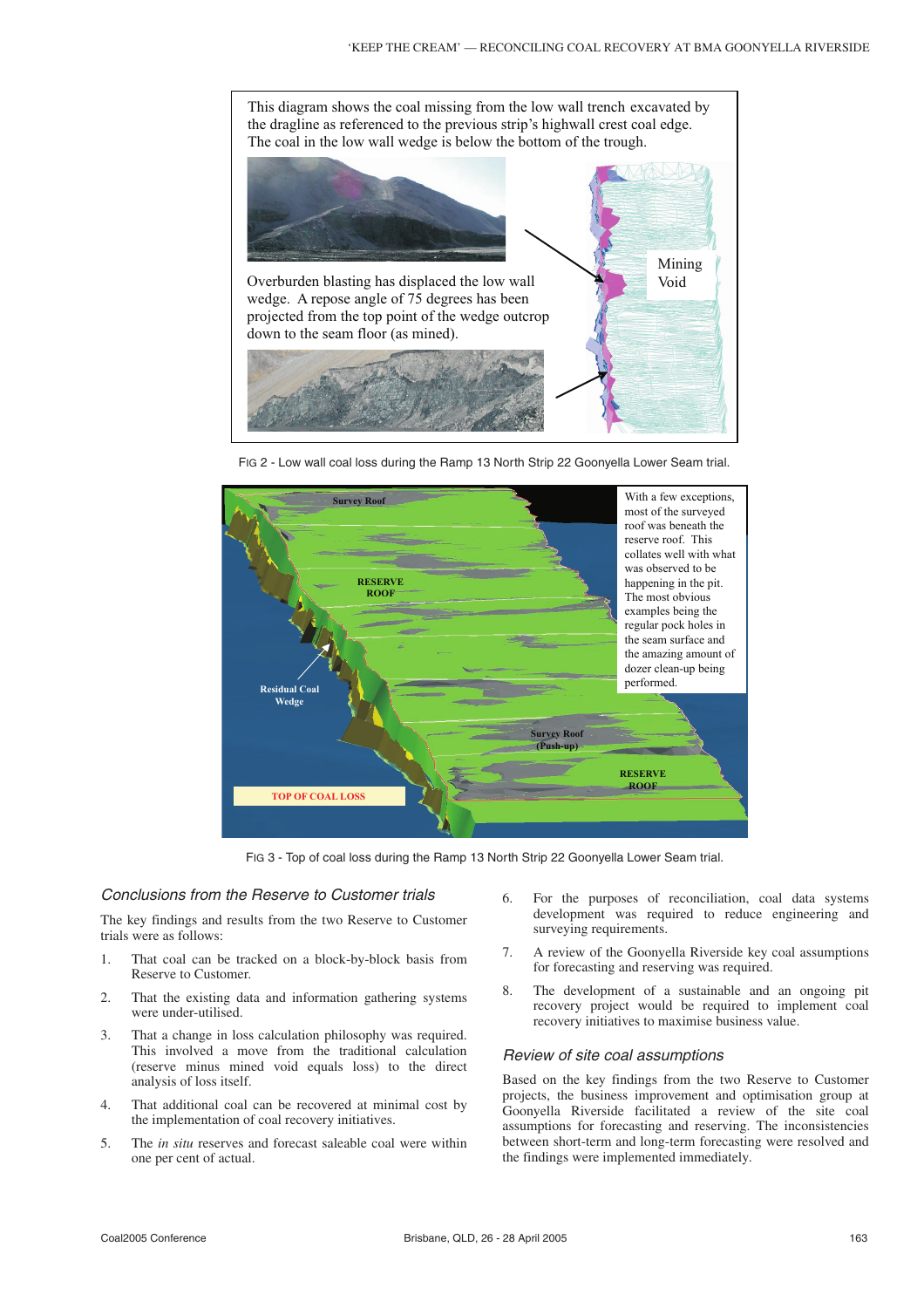

FIG 4 - Floor of coal loss during the Ramp 13 North Strip 22 Goonyella Lower Seam trial.

#### **COAL DATA SYSTEMS DEVELOPMENT**

An integrated coal data management system is essential to efficiently and effectively reconcile coal processes. During the past twelve months, two important coal data systems have been developed and implemented at Goonyella Riverside they were Snowden's Coal Reconcilor and SeamFix. The key goal of the implementation of these systems was to allow sustainable reconciliation with a minimal increase in engineering and surveying resources.

#### **Snowden's Coal Reconcilor**

In April 2004, Goonyella Riverside commenced a trial using Snowden's Coal Reconcilor for the purposes of integrating all site coal data to enable tracking and reconciliation of coal from the reserve model to the product stockpile.

Snowden's Coal Reconcilor is an Internet based software program that directly imports coal mining haulage data from the on-site fleet management system (FMS), reserving information from the XPAC mine model and preparation plant data from the mine information system. It allows input from survey, coal, dragline and prestrip planners on updated coal parameters and further input from coal geologists. The Internet based format of Snowden's Coal Reconcilor is extremely user friendly and allows the identification of coal losses and targeting of continuous improvement initiatives to maximise coal recovered. The most significant hurdle in the implementation of this software was the modifications required to existing coal data systems and the roll out of consistent nomenclature. This trial will be concluded in March 2005.

#### **SeamFix**

During the two Reserve to Customer trials, the surveyors at Goonyella Riverside were required to perform an unsustainable level of daily surveys due to the level of accurate measurement required for the purposes of reconciliation. It was concluded from the Reserve to Customer projects, that the traditional measurement of the mined void for the purposes of reconciliation added little value as the error in the mined void calculation was often found to be greater than the loss to be reported. In response to the development of a new loss measurement philosophy, the chief surveyor at Goonyella Riverside (Damien Vella) designed a graphics based survey software tool called 'SeamFix'.

SeamFix exploits the very regular and consistent seam structure along the strike as measured in exposed high-walls to interpolate the strike undulation string between surveyed high-walls for any position on the dip. This string is then indexed up or down to visually fit the actual surveyed roof and floor that reveals structural undulations along the dip. This indexing is at the discretion of the experienced pit surveyor who has made the measurements and is familiar with the existing geology and pit conditions.

The structural roof grade model is reconstructed using the available survey data and observations of pit conditions and photographs. The top of coal roof survey is used to vertically index the interpolated strike lines where the seam is not damaged. An interactive graphical interface provides the means to make these adjustments to the grade model with a high level of confidence by providing an instantaneous visualisation in both profile and section views at any place in the pit.

Shunted coal blocks, residual wedges and other abnormal features are measured by digitising in section view on slices taken at suitable distance increments along the pit. Surface comparison and volumetrics are performed on a one by one metre grid with output in standard CSV and Excel formats.

SeamFix is a computational component in a heuristic surveying methodology developed to meet reconciliation requirements. This program provides the means of rebuilding the most probable structural roof using the natural undulation along the strike and the surveyed top of coal surface. SeamFix was primarily designed to assist in calculating losses from coal seams where the successful use of the program is dependent on the user's surveying skills and a thorough knowledge of existing pit conditions. Figures 5 and 6 highlight SeamFix's ability (in cross-section and long-section) to reconstruct the most probable grade control surfaces based on the surveyed seam structure and the defined block seam thickness.

This software program has allowed the surveyors at Goonyella Riverside to appropriately model top of coal, low wall and low wall shunting, floor and dilution losses as well as reconcile a pit within a relatively short period of time. With the implementation of SeamFix, the surveyors at Goonyella Riverside now have a set process to assist and enable mine-site coal reconciliation.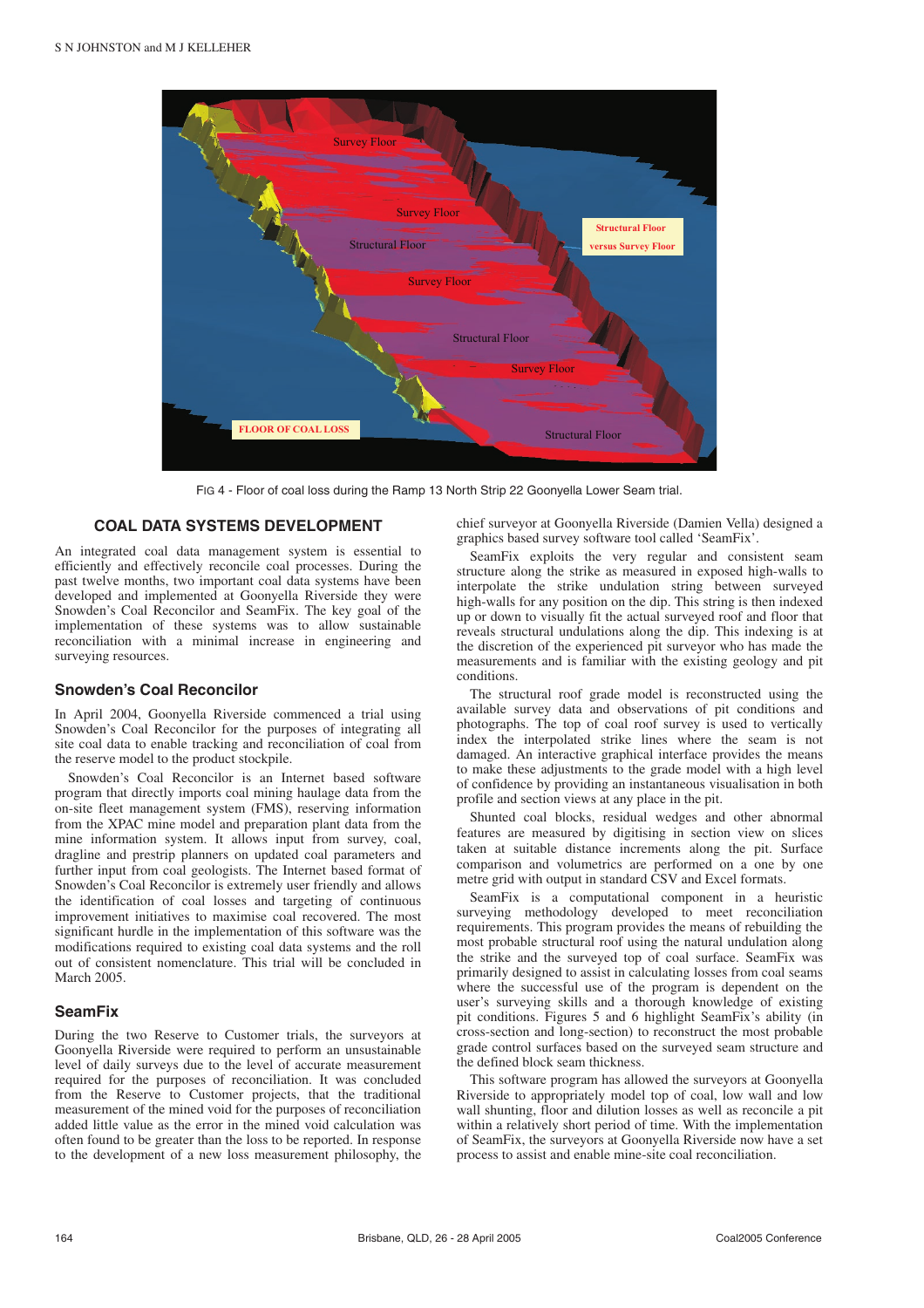**SeamFix** applies the well proven and readily understood calculation method of cross-sectioning. The algorithms that dynamically present sections for viewing on the screen are the same used for volumetrics. What you see is what you get. Cross Section at 473 7m (BJ 172.93) Original Grade Model Reconstructed Grade Roof Seam Thickne for Block Reconstructed Grade Floor TOC Survey Mining Survey

FIG 5 - SeamFix data view in cross-section.

The structural roof grade model is reconstructed using all available survey data and observations of pit conditions and photographs. The top of coal survey is used to vertically index the interpolated strike-lines where the seam is not damaged.

**SeamFix** provides the means to make these adjustments to the grade model with a high level of confidence by providing an instantaneous visualisation of all structural and surveyed surfaces at any place in the pit.



FIG 6 - SeamFix data view in long-section.

## **IMPLEMENTATION OF COAL RECOVERY INITIATIVES**

## **Project CREAM**

#### Introduction

CREAM is an acronym for coal recovery, evaluation, analysis and management and is an operating excellence project at BMA's Goonyella Riverside mine that is focussed on maximising coal recovered. In line with BMA's Health, Safety, Environment and Community (HSEC) objective of 'Zero Harm' this goal has been incorporated into the vision of CREAM which is '100 per cent coal recovery safely'.

The project is a team-based approach to maximising coal recovered and requires that all functions of the mining operations and technical services departments (that is, drill and blast, prestrip, draglines and coal mining) work together to develop separate coal recovery initiatives to maximise business value.

#### Process development

In August 2004, a CREAM project team was formulated for the purposes of measuring and managing coal reconciliation, improving pit coal recovery and maximising business value.

Once the team and the team charter were developed, the aims of the CREAM project were derived as follows: to maximise business value, to change the current mine site culture from a dirt driven culture to a 'Keep the CREAM' culture, to accurately measure coal loss (through the use of reconciliation software to minimise the use of surveying and engineering resources) and finally to decrease the amount of contract prestrip on site. The decrease in the amount of on-site contract prestrip was advertised to operators as it is currently visually evident on-site and it was reiterated to them that by mining more coal there is less demand for expensive, future contract prestrip.

To assure alignment and direction during the regular Project CREAM meetings, the team developed a process roadmap through which the project would be taken from the beginning through to project completion.

The steps involved in the CREAM process map were as follows:

- 1. The development of a diverse team the CREAM team consisted of both mine operations and technical services personnel from operators through to managers.
- 2. The development of a Project CREAM charter the team charter highlights the problem statement, project goals, definition and milestones, the team members and project sponsors.
- 3. A root cause analysis this process allows the team to identify the root causes of problems that exist within the mining process.
- 4. Solutions generation phase this process involved the brainstorming and development of coal recovery initiatives based directly from the findings deduced from the root cause analysis.
- 5. A payoff matrix by plotting the solutions generated graphically (ease of implementation versus impact on coal recovery), those initiatives that were the easiest to implement and had the greatest impact on coal recovery were initially implemented.
- 6. A stakeholder analysis as a team a stakeholder analysis was undertaken to identify the communications target, so as to ensure project success.
- 7. The development of an acceptance strategy this phase involved extensive communication to mining operations and technical services personnel so as to obtain buy-in and support to the project.
- 8. Presentations of CREAM coal recovery initiatives and findings to mining operations and technical services personnel.
- 9. Implementation of CREAM coal recovery initiatives.
- 10. Reconciliation this process involves the reconciliation of CREAM coal recovery initiatives utilising coal reconciliation software (Snowden's Coal Reconcilor and SeamFix) and survey control.
- 11. Feedback on the results and findings to the mining operations and technical services personnel was made.

#### Root cause analysis

By referencing the conclusions deduced from the Reserve to Customer trials the areas of high coal loss were analysed and the primary mechanisms were identified.

Coal loss was divided into the four keys areas identified in the Reserve to Customer projects; low wall coal wedge, top of coal edge, top of seam and floor of seam. These areas were further divided into loss mechanism groups and a root cause analysis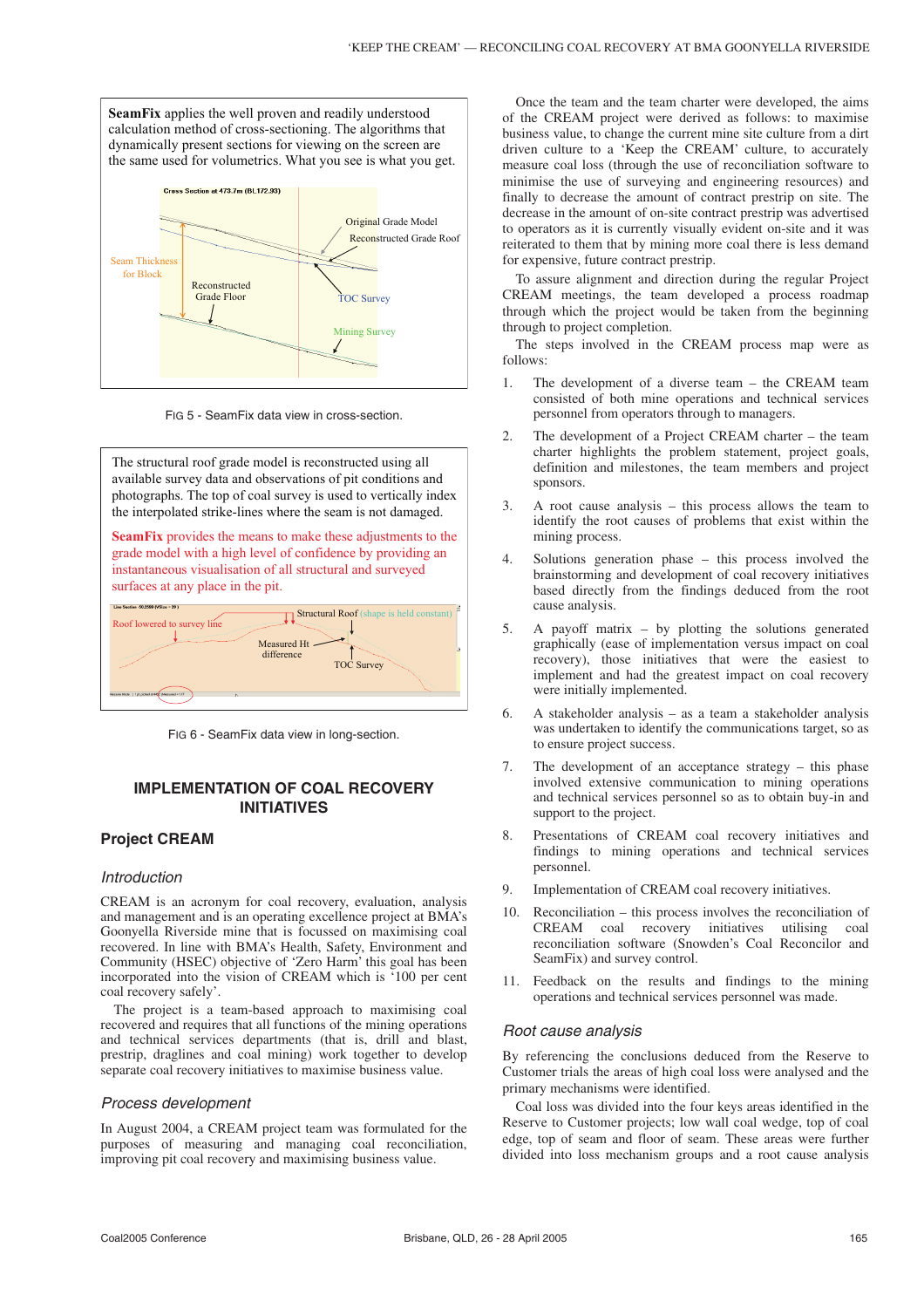

FIG 7 - Payoff matrix from the detailed solutions analysis.

was conducted on each area. Loss processes were tracked back to their fundamental causes. Through this process, several root causes not previously identified were clearly impacting coal recovered. These included planning processes such as geological model updates for overburden drill planning, ultimately causing test holes to coal and subsequently top of coal damage.

This analysis was vital in the team's understanding of the different mechanisms by which coal is lost and from this process the team was able to move into the next phase, solutions generation.

#### Solutions generation

During the solutions generation phase, the team undertook brainstorming sessions to determine specific coal recovery initiatives that focussed on the individual findings deduced from the root cause analysis. All ideas and solutions were welcomed and considered during this process where 'out of the box' thinking was encouraged. Numerous solutions for lowwall, lowwall trench and top of coal were generated from this process. In all, thirty lowwall and lowwall trench and thirty-five top of coal recovery solutions were formulated.

#### Development of payoff matrix

After the solutions generation phase, a payoff matrix was developed where the ease of implementation of coal recovery initiatives versus their impact on coal recovery was plotted. The team identified those initiatives that were the easiest to implement and had the greatest impact on coal recovery. These initiatives were then prioritised for further analysis. As can be seen in Figure 7, the various solutions generated from the CREAM project were plotted to develop a payoff matrix.

#### Acceptance strategy

The acceptance strategy phase is the most important phase of the entire project. If buy-in from operators and site personnel is not obtained, the project will fail. The team's acceptance strategy initially began with a series of marketing campaigns to spark operator interest, which involved the development of 'CREAM?' posters that were pinned to the noticeboards in the crew start-up areas. Utilising these posters raised many questions and queries from operators about the project. This was a successful means of obtaining initial buy-in and support from operators.

The next phase of the acceptance strategy was tailored presentations to the mining operations and technical services work groups and crews. These presentations set out to answer questions generated by the previous marketing campaign. The presentations were simple and informative and highlighted what each individual operator could do to maximise coal recovered. The adoption of feedback and ideas generated from these meetings was vital in obtaining project acceptance from operators.

During the acceptance strategy phase, 'pit custodians' were appointed for the CREAM project. Pit custodians included drill and blast, dragline, contract prestrip, coal mining engineers and supervisors. Pit custodians were asked to discuss coal recovery in their daily contact with operators and work groups along with their usual safety and production messages. Regularly talking about coal with operators highlights the mine's focus and commitment to its vision of '100 per cent coal recovery safely'. This has been an effective tool in changing the culture from that of a dirt driven culture to a 'Keep the CREAM' culture.

Management support towards coal reconciliation has been vital in the success of this project to date. Recently, management at Goonyella Riverside developed shared key performance indicators between all stakeholders in mining operations and technical services for coal recovery improvements. This has further aligned all parties to maximise coal recovered.

From the acceptance strategy, it was decided to implement a newsletter on a weekly basis, which would be used as a simple communication tool to mining operations and technical services. The CREAM newsletter highlighted the following: areas around the mine site that required scavenging, feedback on coal damage and loss, feedback from the weekly CREAM meetings, data analysed from the mine-site reconciliation systems, safety messages and alerts to coal mining crews.